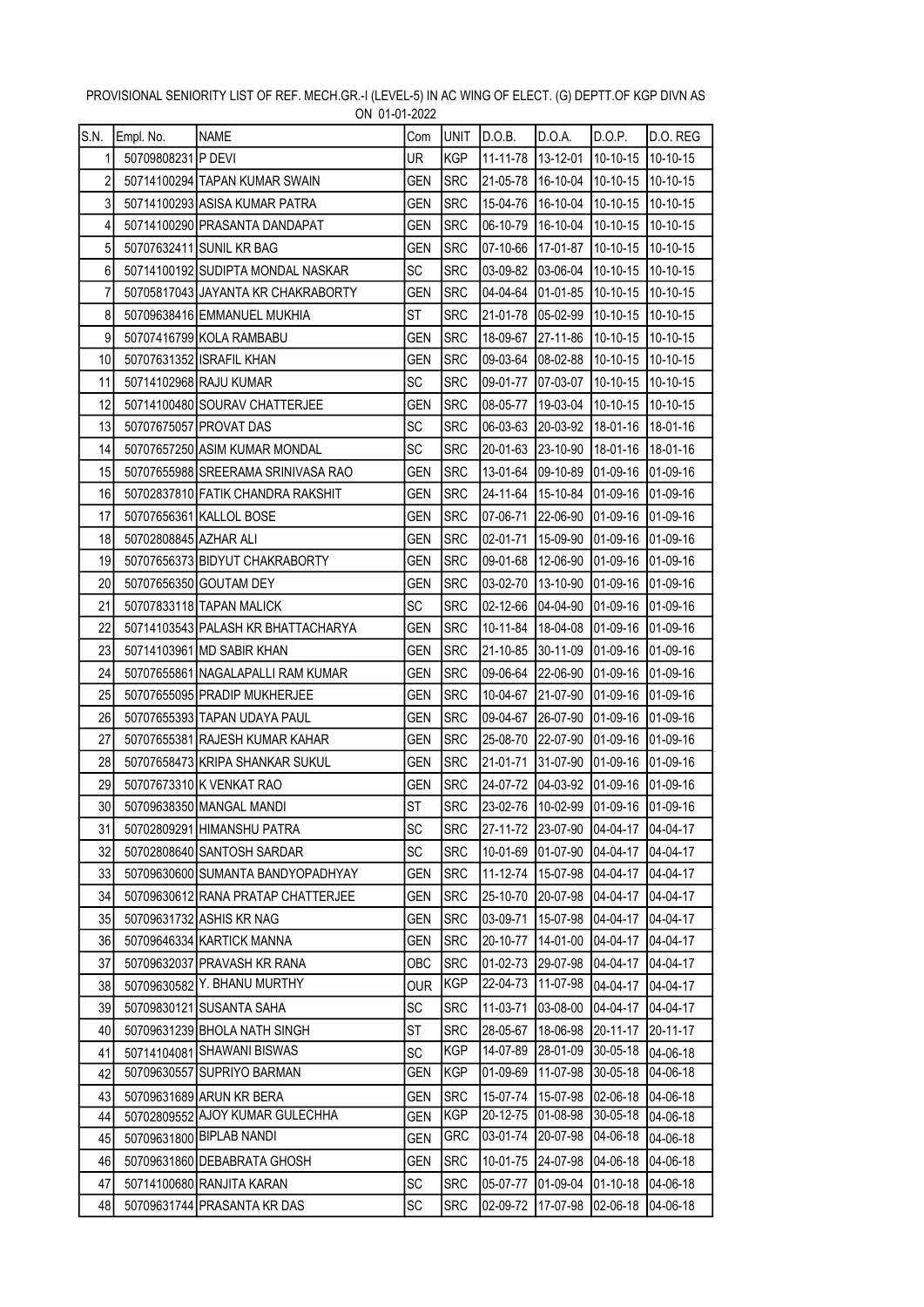| S.N. | Empl. No.              | <b>NAME</b>                          | Com        | IUNIT      | D.O.B.                     | D.O.A.            | D.O.P.   | D.O. REG         |
|------|------------------------|--------------------------------------|------------|------------|----------------------------|-------------------|----------|------------------|
| 49   |                        | 50714105708 LAXMIDHAR BEHERA         | ОВС        | <b>SRC</b> | 16-07-83                   | 11-08-12 01-06-18 |          | 04-06-18         |
| 50   |                        | 50714101071 NIDHU SARKAR             | <b>SC</b>  | <b>SRC</b> | 15-08-76                   | 22-08-05          | 01-06-18 | 04-06-18         |
| 51   |                        | 50707658485 BRINDABAN CHANDRA SINGHA | <b>GEN</b> | <b>SRC</b> | 26-12-62                   | 31-07-90          | 01-06-18 | 04-06-18         |
| 52   |                        | 50707671490 L MADHAVA RAO            | <b>GEN</b> | <b>SRC</b> | 04-09-70                   | 04-03-92          | 04-06-18 | 04-06-18         |
| 53   |                        | 50702808481 ABDUL GAFFAR             | <b>GEN</b> | <b>SRC</b> | 17-12-65                   | 09-08-88          | 02-06-18 | 04-06-18         |
| 54   |                        | 50702837973 DEBASISH DEY             | <b>GEN</b> | <b>SRC</b> | 25-03-65                   | 25-06-86          | 02-06-18 | 04-06-18         |
| 55   |                        | 50709628629 SUKUMAR GHORUI           | SC         | <b>SRC</b> | 24-03-71                   | 18-02-98          | 03-06-18 | 04-06-18         |
| 56   |                        | 50709631227 SIBAPRASAD MURMU         | <b>ST</b>  | <b>SRC</b> | 05-02-69                   | 18-06-98          | 02-06-18 | 04-06-18         |
| 57   |                        | 50714107015 SARITA KUMARI SHARMA     | <b>GEN</b> | <b>SRC</b> | 10-01-84                   | 31-05-13          | 01-06-18 | $ 04 - 06 - 18 $ |
| 58   |                        | 50714106938 DIGANTO SARKAR           | gen        | <b>SRC</b> | 26-09-83                   | 01-06-13          | 02-06-18 | 04-06-18         |
| 59   |                        | 50714106939 SANKAR SARKAR            | <b>SC</b>  | <b>SRC</b> | 02-01-74                   | 04-06-13          | 04-06-18 | 04-06-18         |
| 60   |                        | 50714104416 RIYA BANERJEE DEY        | <b>GEN</b> | <b>SRC</b> | 04-01-92                   | 22-12-10          | 01-06-18 | 04-06-18         |
| 61   |                        | 50707658436 KALI PADA BERA           | <b>GEN</b> | SRC        | 17-05-65                   | 31-03-90          | 10-10-18 | 10-10-18         |
| 62   |                        | 50709604730 P SURYA RAO              | <b>GEN</b> | SRC        | 13-03-66                   | 18-11-93          | 23-08-20 | 03-09-20         |
| 63   |                        | 50709608059 ARABINDA SINGH           | SC         | <b>SRC</b> | 24-11-73                   | 12-04-94          | 22-08-20 | 03-09-20         |
| 64   |                        | 50709608011 SWAPAN KR DAS            | <b>GEN</b> | <b>SRC</b> | 16-06-75                   | 17-05-94          | 22-08-20 | 03-09-20         |
| 65   |                        | 50709628630 PROSANTA MONDAL          | <b>GEN</b> | GRC        | 04-01-78                   | 18-01-98          | 22-08-20 | 03-09-20         |
| 66   |                        | 50705823857 BRAJA BEHARI SANTRA      | GEN        | <b>SRC</b> | 07-11-68                   | 20-05-87          | 22-08-20 | 03-09-20         |
| 67   |                        | 50705823778 SUBODH KUMAR NAG         | <b>GEN</b> | <b>SRC</b> | 17-02-66                   | 20-05-87 22-08-20 |          | 03-09-20         |
| 68   |                        | 50705824242 D RAMA RAO               | <b>GEN</b> | <b>SRC</b> | 03-02-65                   | 20-05-87          | 24-08-20 | 03-09-20         |
| 69   | 50709608370 M S B RAO  |                                      | <b>GEN</b> | <b>SRC</b> | 07-01-76                   | 08-06-94          | 25-08-20 | 03-09-20         |
| 70   |                        | 50707650279 MANOJ KR SEN             | <b>GEN</b> | <b>SRC</b> | 01-02-68                   | 18-12-89          | 24-08-20 | 03-09-20         |
| 71   |                        | 50709611915 PRABIR BASU              | GEN        | <b>SRC</b> | 06-01-73                   | 07-04-95          | 23-08-20 | 03-09-20         |
| 72   |                        | 50707666883 BARAKALA RAMANA RAO      | <b>GEN</b> | <b>SRC</b> | 16-01-70                   | 27-03-90          | 22-08-20 | 03-09-20         |
| 73   |                        | 50702809266 DIPANKAR HALDER          | gen        | <b>SRC</b> | 20-12-75                   | 08-06-94          | 22-08-20 | 03-09-20         |
| 74   |                        | 50702837470 BHAGABAN SWAIN           | <b>GEN</b> | <b>SRC</b> | 06-05-67                   | 05-07-85          | 03-09-20 | 03-09-20         |
| 75   |                        | 50702809199 ARUP MONDAL              | <b>GEN</b> | GRC        | 28-04-72                   | 21-04-94          | 22-08-20 | 03-09-20         |
| 76   |                        | 50709620904 RANAJIT MANDAL           | <b>SC</b>  | <b>SRC</b> | 17-02-69                   | 20-03-97          | 23-08-20 | 03-09-20         |
| 77   |                        | 50709630181 UTTAM NASKAR             | SC         | <b>SRC</b> | 28-02-75                   | 30-05-98 22-08-20 |          | 03-09-20         |
| 78   |                        | 50709809144 AJAY KUMAR RAM           | <b>ST</b>  | <b>SRC</b> | 17-01-69 11-08-01 28-08-20 |                   |          | 03-09-20         |
| 79   |                        | 50709809156 BANKIM CHANDRA TUDU      | <b>ST</b>  | <b>SRC</b> | 12-04-76                   | 11-08-01          | 23-08-20 | 03-09-20         |
| 80   |                        | 50714108023 ALBERT BARLA             | ST         | <b>SRC</b> | 06-01-86                   | 15-07-14          | 01-09-20 | 03-09-20         |
| 81   |                        | 50714108022 SANJAY KUMAR             | <b>SC</b>  | <b>SRC</b> | 03-01-90                   | 15-07-14          | 22-08-20 | 03-09-20         |
| 82   |                        | 50714108024 ABHINAY KUMAR            | <b>GEN</b> | <b>SRC</b> | 10-02-92                   | 15-07-14          | 23-08-20 | 03-09-20         |
| 83   |                        | 50714108006 RAJENDRA KUMAR           | gen        | <b>SRC</b> | 02-07-84                   | 05-08-14          | 22-08-20 | 03-09-20         |
| 84   |                        | 50714108008 DAYANAND KUMAR           | <b>GEN</b> | <b>SRC</b> | 06-01-91                   | 05-08-14          | 22-08-20 | 03-09-20         |
| 85   |                        | 50714108005 SANDIPAN BALA            | <b>SC</b>  | <b>SRC</b> | 12-03-86                   | 12-08-14          | 23-08-20 | 03-09-20         |
| 86   |                        | 50714108004 BIRENDRA SAWAIYAN        | ST         | <b>SRC</b> | 03-09-86                   | 12-08-14          | 23-08-20 | 03-09-20         |
| 87   |                        | 50714108105 RINTU KUMAR              | gen        | <b>SRC</b> | 12-12-84                   | 02-09-14          | 23-08-20 | 03-09-20         |
| 88   | 50714108932 SK YUSUF   |                                      | gen        | <b>SRC</b> | 08-06-82                   | 18-10-09          | 22-08-20 | 03-09-20         |
| 89   |                        | 50714108296 ABHIMANYU KUMAR          | GEN        | <b>SRC</b> | 07-03-86                   | 17-11-14          | 22-08-20 | 03-09-20         |
| 90   |                        | 50714108424 GAUTAM KUMAR             | GEN        | <b>SRC</b> | 02-04-90                   | 07-01-15          | 29-08-20 | 03-09-20         |
| 91   |                        | 50714108426 VIKASH KUMAR VERMA       | <b>GEN</b> | <b>SRC</b> | 14-11-92                   | 07-01-15          | 30-08-20 | 03-09-20         |
| 92   |                        | 50714108425 PRADIP KUMAR             | GEN        | <b>SRC</b> | 20-03-91                   | 07-01-15          | 24-08-20 | 03-09-20         |
| 93   |                        | 50714108471 SONU KUMAR               | GEN        | <b>SRC</b> | 20-02-89                   | 07-01-15          | 22-08-20 | 03-09-20         |
| 94   | 50714108411 ANIL KUMAR |                                      | GEN        | <b>SRC</b> | 20-12-90                   | 07-01-15          | 26-08-20 | 03-09-20         |
| 95   |                        | 50714108412 GEETESH KUMAR            | GEN        | SRC        | 10-06-83                   | 07-01-15          | 23-08-20 | 03-09-20         |
| 96   |                        | 50709630569 SUMIT BHATTACHARYYA      | <b>GEN</b> | <b>SRC</b> | 01-01-70                   | 11-07-98          | 23-08-20 | 03-09-20         |
| 97   |                        | 50709631641 SUBRATA KUNDU            | GEN        | <b>SRC</b> | 27-07-70                   | 20-07-98          | 22-08-20 | 03-09-20         |